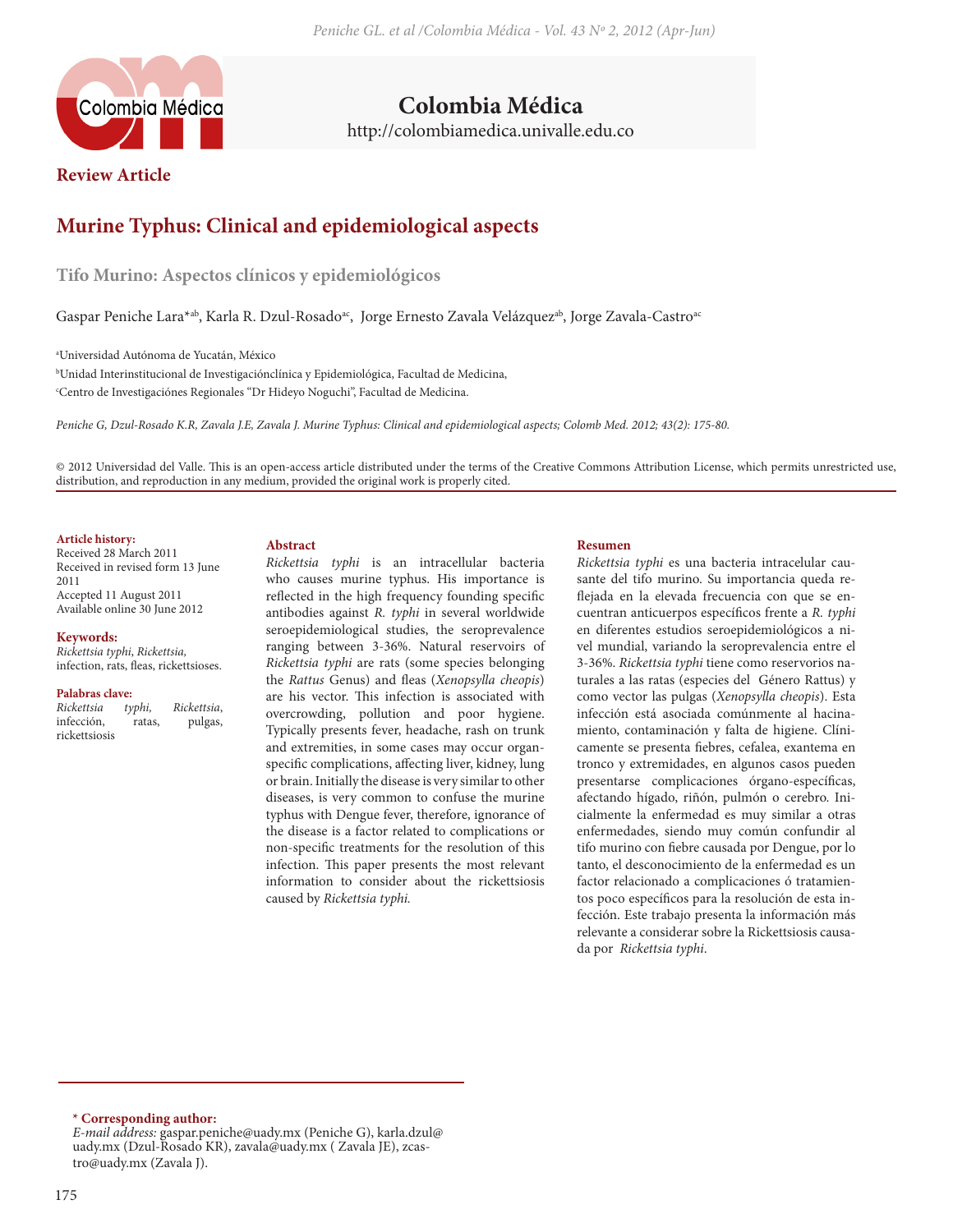# **Introduction**

Bacteria belonging *Rickettsia* Genus are intracelular obligate organisms, gram negative with ability to infect arthropods like fleas, ticks as well as small vertebrates.

Initially, bacteria from *Rickettsia* Genus have been grouped, based on their clinical manifestation, immunological reactivity, intracellular localization and G+C amount on his DNA in two groups: Tifus group (TG) and Spotted Fever Group (SFG). Phylogenetic evaluation based comparing 16RNAe gene, have been proved that Rickettsia belongs to Proteobacteria class sub group1 . Complete genome analysis from several *Rickettsia* species actually propose a new division in four rickettsial groups: Tifus group (*Rickettsia typhi* y *Ricketsia prowazekii*); Spotted fever Group (*Rickettsia conorii*, *Rickettsia sibirica*, *Rickettsia rickettsii*); Ancestral Group (*Rickettsia canadensis* y *Rickettsia bellii*) and transition Group (*Rickettsia felis* y *Rickettsia akari*)2 .

This study will focus about infection caused by *Rickettsia typhi*, *Rickettsia* specie that belongs to Tifus Group who causes murine tifus *Rickettsia typhi* was identified in 1928 by Dr. Hermann Mooser, Dr. Maximiliano Ruiz Castañeda and Dr. Hans Zinsser in Mexico studying the so-called "Mexican typhus" because of the similarity in symptoms with the exantemic typhus caused by *Rickettsia prowazekii*, reporting that this disease, contrary to exantemic typhus, which is transmitted by the louse is transmitted by rats and their fleas species will detail later. Initially, this *Rickettsia* was called like his discoverer: Hermann Mooser so the initial name was *Rickettsia mooserrii*<sup>3</sup> . Subsequently, this bacteria was identified in others continents considering as a bacteria with a worldwide distribution (Table 1).

#### Causal agent

*Rickettsia typhi* as well as *Rickettsia prowazekii*, belongs to Tifus Group in the Rickettsiaceae Family from Rickettsialis Order and is the causative organism of murine or endemic typhus<sup>2</sup>. Actually, infections with *Rickettsia felis* are considered as a murine typhus due to similarity in symptoms with murine typhus. This causal agents, share common characteristic from all the *Rickettsia* species. Both are genetically similar, his classification was based on cell surface protein characterization (OmpA and OmpB) and lipopolysaccharides (LPS); due to both groups have the 17 kDa protein, lipopolysaccharides and OmpB but, unlike *Rickettsia typhi*, *Rickettsia felis* have an additional outer membrane protein OmpA2 this is why initially *R*. *felis* was considered a Spotted Fever Group Rickettsia. To date, *R. felis* share characteristics from both gropus are considered as a *Rickettsia* belonging to the transition  $Group<sup>2</sup>$ .

Both bacteria a located in cellular cytoplasm at the infection time, having the characteristic of freedom from the vacuole formed when *Rickettsia* enter to the cell by induced phagocytosis by the same *Rickettsia*<sup>3</sup>

### *Rickettsia typhi* life cycle

This cycle are composed by mammals host (rats and humans) and vectors (fleas). The classic natural cycle of this agent includes as a reservoirs two rats species (*Rattus rattus* and *Rattus norvergicus*) and the flea *Xenopsilla cheopsis* as a vector (Fig. 1). The fleas acquire

**Figure 1.** Biologic cycle of *Rickettsia typhi*



the infection from rats with rickettsemia maintaining the infection during all his life but not killing the vector. Infection in humans are acquire in three different ways, being the most frequent way he self-inoculation from feces of fleas in the bite area and nails, this due to the presence of fleas in skin which produces itching that leads to the itching. Other transmission way includes bite and inhalation of flea infected feces when the hygienic conditions are inapropiated<sup>4</sup>. This classic cycle is still the main cause of endemic typhus in some regions in Greece, United States<sup>5</sup>. In other areas, murine thyphus have other patterns not characterized. The main aspect is the presence of others reservoirs (i. e. cats, dogs or opossums), other vector and many others *Rickettsia* species<sup>6</sup>. In United States, contrary to the classic cycle rat-flea-rat, the most important reservoirs are opossums from the gender *Dydelphis* and cats¸ the cat flea, *Ctenocephalides felis* also have been identified as a vector<sup>4</sup>.

#### Pathogeny

Results obtained about endemic typhus pathogeny are mainly based *in vitro* studies.

Rickettsial pathogeny depends of intracythoplasmatic niche rich in nutrients and grows requirements inside the cell host. Invasion to cell is an essential previous requirement for intracellular replication and after all intracellular diffusion.

After the entry of the organism through the skin or the respiratory system spread via the lymphatic and / or blood to the endothelial cells that are its main target. Endothelial injury is the key element in the pathogenic and pathophysiology of endemic typhus. *R. typhi* adheres to endothelial cells through outer membrane proteins. Among the major outer membrane surface proteins are OmpA and OmpB which are present in the Rickettsial Spotted Fever Group and the Transition Group, while the Typhus Group Rickettsia only have OmpB and his cellular receptor still unknown. Although, initial OmpA inhibition studies, identified as a protein critical for *R. rickettsii* adhesion to host cells7 , recent studies based on proteomic analysis has revealed two new alleged Rickettsial adhesins, one of which is the C-terminal peptide of β rOmpB and the other is encoded by the gene RC1281 in *R. conorii* and RP828 gene in *R. prowazekii*<sup>8</sup> . Interestingly, OmpB interacts with Ku70 a predominance of nuclear DNA-dependent of protein kinase, which is also present in the cytoplasm and plasma membrane, and this interaction has been implicated in the internalization *R.*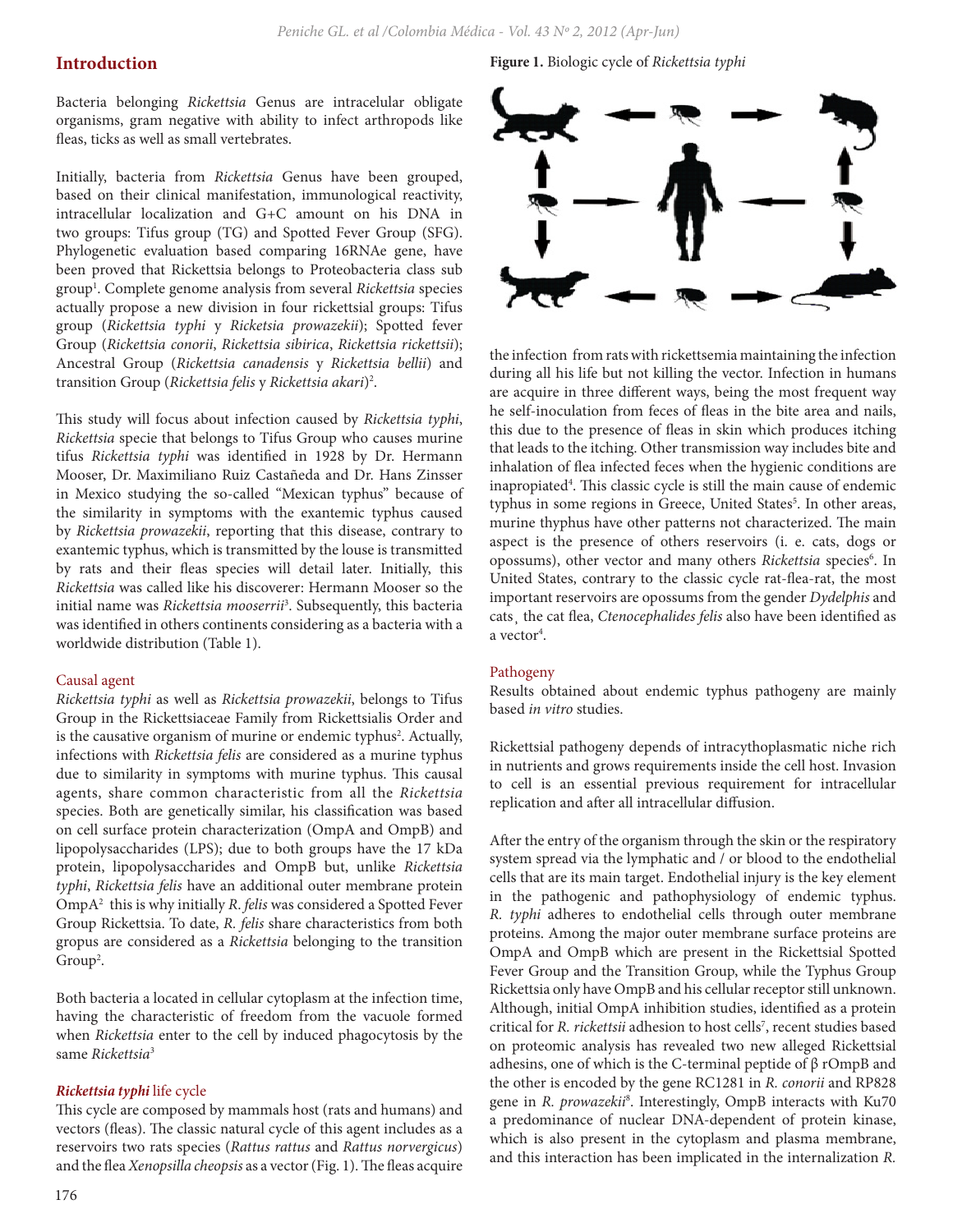*Peniche GL. et al /Colombia Médica - Vol. 43 Nº 2, 2012 (Apr-Jun)*

### **Table 1.** *Rickettsia. typhi* reports in the XXI century

| Country             | Method                      | Reference                                                       |
|---------------------|-----------------------------|-----------------------------------------------------------------|
| America             |                             |                                                                 |
| <b>Brazil</b>       | <b>IFA</b>                  | Gonzales et al. Mem inst Oswaldo Cruz 2005; 100(8):853-859      |
| Argentina           | <b>IFA</b>                  | Ripio et al.C1999; 61(2):350-354                                |
| <b>United State</b> | <b>IFA</b>                  | Atjemian et al Emerg infect Dis. 2010; 16(3): 412-417           |
|                     | <b>IFA</b>                  | Purcell et al Emerg infect Dis. 2007; 13(6): 926-927            |
|                     | <b>IFA</b>                  | Smith et al J Infect Dist. 2002; 186 (11):1673-1676             |
|                     | PCR                         | Eremeeva et al Emerg infect Dis. 2008; 14(10):1613-1615         |
|                     | <b>IFA</b>                  | Reeves et al. Vector Borne Zoonotic Dis.2006; 6(3): 244-247     |
|                     | <b>IFA</b>                  | Reeves et al. J Vector Ecol. 2008; 33(1):205-207                |
|                     | IFA, PCR                    | Boostrom et al. Emerg infect Dis. 2002; 8(6): 549-554           |
| Mexico              | <b>PCR</b>                  | Zavala-castro et al. Emerg infect Dis. 2009; 15(6): 972-974     |
| Colombia            | <b>IFA</b>                  | Hidalgo. Am.J.Trop.Med.Hyg. 2008, 7882):321-322                 |
| <b>Europe</b>       |                             |                                                                 |
| France              | <b>IFA</b>                  | La Scola et al. Clin. Diagn Lab. Inmunol. 2000; 7(4): 612-616   |
| Spain               | <b>IFA</b>                  | Lledó et al. Eur J Epidemiol. 2001;17 (10): 927-928             |
|                     | <b>IFA</b>                  | Hernández-Cabrera Emerg infect Dis. 2004; 10(4):740-743         |
|                     | IFA, PCR                    | Lledó et al. Int J Environ Res Public health.2009; 6 2526-2533  |
| Croatia             | <b>IFA</b>                  | Punda-Polic. Epidemiol infect. 2008;163 972-979                 |
| Portugal            | <b>PCR</b>                  | De sousa et al. Am.J.Trop.Med.Hyg.2006; 75(4): 727-731          |
| Cyprus              | <b>IFA</b>                  | Koliou et al. Eur J Clin Microbiol Infect Dis. 2007; 26 491-496 |
| Greece              | <b>IFA</b>                  | Gicas et al. Clin Microbiol Infect.2009; 15 supp 2 211-2        |
| Asia                |                             |                                                                 |
| Korea               | <b>PCR</b>                  | Kim et al. J wildi Dis. 2010 46(1): 165-72                      |
| Indonesia           | <b>IFA</b>                  | Gasem et al. Emerg Infect Dis.2009;15(6):975-7                  |
|                     | <b>ELISA</b>                | Richards et al. Am.J.Trop.Med.Hyg.2002;66(4): 431-4             |
| Nepal               | PCR                         | Zimmerman et al. Emerg infect Dis. 2008;14 (10): 1656-9         |
| China               | <b>IFA</b>                  | Zhang et al. Emerg infect Dis. 2008;14 (6):938-40               |
| Japan               | <b>IFA</b>                  | Sakaguchi et al. Emerg infect Dis. 2004; 1085):964-5            |
| Sri Lanka           | <b>IFA</b>                  | kularatne et al. Trop med Int health.2003;8(9):803-11           |
| <b>Bangkock</b>     | <b>IFA</b>                  | Siritanikorn et al. J Med Assoc Thai.2003;86(6):516-521         |
| Singapore           | <b>IFA</b>                  | Ong A et al. C.2201; 42(12): 549-552                            |
| Malaysia            | Inmunoperoxidasa indiscreta | Tay y Rohani. Southeast Asian J Trop med Public                 |
| Kuala Lumpur        | <b>ELISA</b>                | Sekhar v Devi.V.2000; 41 (5):226-31                             |
| <b>Oceania</b>      |                             |                                                                 |
| New Zealand         | <b>IFA</b>                  | Roberts et al. N Z med J. 2001; 114(1138): 372-75               |
|                     | IFA, PCR                    | Roberts et al New Zealand Public Health Report.2001;8(10):73-   |
|                     | <b>IFA</b>                  | Gray et al.N Z med J. 2007; 120(1259):19-26                     |
| Australia           |                             | Graves y Stenos. Ann N Y Acad Sci. 2099;1166:151-155            |
| Africa              |                             |                                                                 |
| Tunes               | <b>IFA</b>                  | Letaief et al. Int J Infect Dis. 2005; 9: 331-334               |
|                     | <b>IFA</b>                  | Khairallah et al. Br J opthamol.2009; 938-942                   |
| Egypt               | <b>IFA</b>                  | Rozsypal et al.klin Mikrobiol Infekc lek. 2006; 12(6): 244-246  |
| Algeria             | Western Blot                | Mouffok et al. Emerg Infect Dis. 2008;14 (4):676-678            |
| Libya               | Syntomatology               | Sable et al. Southeast Asian J Trop. Public health.             |

*conorii* in Vero cells and HeLa Cells. Immediately to his adhesion, *R. typhi* penetrate endothelial cells by phagocytosis induced by the pathogen. Rickettsial invasion requires the presence of cholesterolrich microdomains containing Ku70 and the ubiquitin ligase, c-CBL, the input focus to the ubiquitination of Ku70<sup>9</sup>.

There is additional evidence for possible involvement coordinated upstream through the signaling mechanisms Cdc42 (a GTPase), phosphoinositide 3-kinase, c-Src and other tyrosine kinases in the activation of pathways Arp2/3 complex or other. However, activation of p38 MAPK suggests a role for actin polymerization in host cell internalization *Rickettsia*16, 17. this way, recent evidence also suggests that Ku70-rOmpB interactions are sufficient to mediate invasion of host cells and *Rickettsia* non phagocytic internationalization process also includes contributions to endocytosis via clathrin-and caveolin-2-dependent<sup>10</sup>. Recent research with electron microscopy indicate that the entry of *Rickettsia* in mammalian cells occurs within minutes after contact,

this interaction, therefore, is almost instantaneous and once internalized, *Rickettsia* is able to escape quickly in the cytoplasm, probably before fusion phage lysosome and is suspected is done through a phospholipase activity<sup>11</sup>.

In fact, phospholipase activity may be responsible for damage to the host cell membrane that occurs during entry and exit of the *Rickettsia* from cells. Once inside, spreads to nearby cells by a peculiar mechanism involving rearrangement of actin and endothelial cell production of direct endothelial injury in which free oxygen radicals are involved<sup>12</sup>.

## Clinical Manifestations

Clinical manifestations begin after 7-14 days nonspecifically incubation period; the most common symptoms are fever, musculoskeletal pain, headache and rash. This occurs in 60-70% of cases, usually appears on the fifth day of onset of symptoms and lasts an average of 4 days is usually maculopapular thin, affecting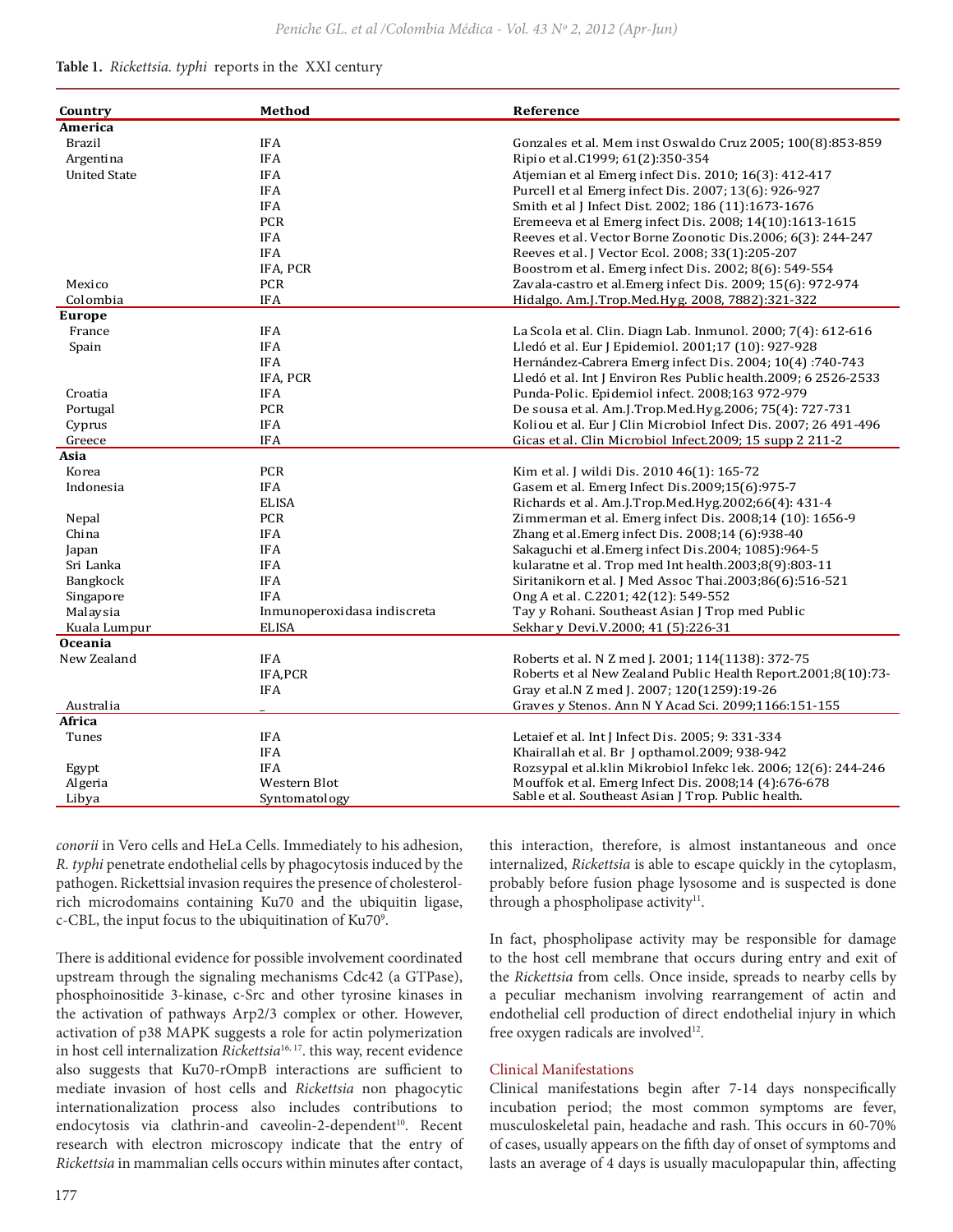the trunk and extremities and respects the palms and soles. The clinical course in most cases is mild with fever and disappearance of additional symptoms in 10-14 days, the specific treatment defervescence occurs in 2-4 days. The percentage of organ-specific complications (pneumonitis, hepatitis, meningoencephalitis, renal failure) does not usually exceed 10%, and severe cases (development of refractory shock, respiratory distress, multiple organ failure, hemorrhagic diathesis, consumptive coagulopathy, or severe neurological compromise) there are only around 2-4%, mortality of murine typhus ranges from 0-1%. Different factors have been associated with a more severe course of disease, among which are age, the presence of various hematologic diseases (hemoglobinopathies), early laboratory abnormalities such as renal failure, hypoalbuminemia, hyponatremia and hypokalemia, the late start of treatment effective treatment cotrimoxazol<sup>13</sup>.

# Diagnosis

Historically, differentiation between *Rickettsia* species has been carried out by serological and many other methods.

The Weil-Felix test was used in the past as a presumptive test for the identification of rikettsiosis in routine laboratories, is based on the detection of antibodies to various *Proteus* species which contain antigens that cross-react against epitopes of members of the genus *Rickettsia* with the exception of *R. akari*14. However, the low sensitivity and specificity of the Weil-Felix test for diagnosis of RMSF (Rocky Mountain Spotted Fever)<sup>15</sup>, place it as a test of limited relevance to be used in the clinic.

ELISA Test (enzyme immunoassay) was the first to be introduced for the detection of antibodies against *R. typhi and R. prowazekii*, the use of this technique is very sensitive and reproducible. This technique allows the differentiation of IgG and IgM, and has been adapted for the diagnosis of RMSF and scrub typhus<sup>16</sup>.

Another serological test hasn't been widely used, is the

**Figura 2**. Worldwide distribution of *R. typhi* in the XXI century

microagglutination due to the need of large quantities of purified rickettsial antigen and these antigens are not available commercially<sup>16</sup>.

The IFA (immunofluorescence assay) technique is the "gold standard" and is used as a reference technique in most research laboratories for serodiagnosis of rickettsiasis, to determine IgG and/or IgM. Immunofluorescence assay identification of specific IgM antibodies in several species of *Rickettsia* provides strong evidence of recent active infection, although the diagnosis may be obscured by a prozone phenomenon and can also be affected by the rheumatoid factor<sup>17</sup>.

The immunoperoxidase assay was developed as an alternative to IFA for the diagnosis of scrub typhus and was later evaluated for use in the diagnosis of infections caused by *R. conorii* and *R. typhi,* the sensitivity and specificity obtained by immunoperoxidase assay for the serodiagnosis of scrub typhus, epidemic typhus, and MSF (Mediterranean spotted fever) is similar to those obtained by IFA18.

The first proposed method of identification based on molecular biology was the PCR/RFLP method of the gene that encodes citrate synthase, which allowed differentiation of nine species of rickettsiae of SFG. Later, using a combination with a method based on PCR-RFLPs analysis of ompB gene fragment allowed differentiation of 36 strains of SFG<sup>19</sup>.

# Epidemiology of murine typhus

This disease is endemic in temperate climates and especially in coastal areas. In the United States, Asia, Australia, México and Spain (Table 1, Fig. 2). Also have been founded *R. typhi* infection in different species of wild mammals in different parts of the world which can include rodents (*Rattus rattus, Rattus norvergicus*), opossums (Genus *Dydelphis*) and dogs as well as consider endemic typhus as a disease imported by travelers and refugees<sup>20</sup>. It has been

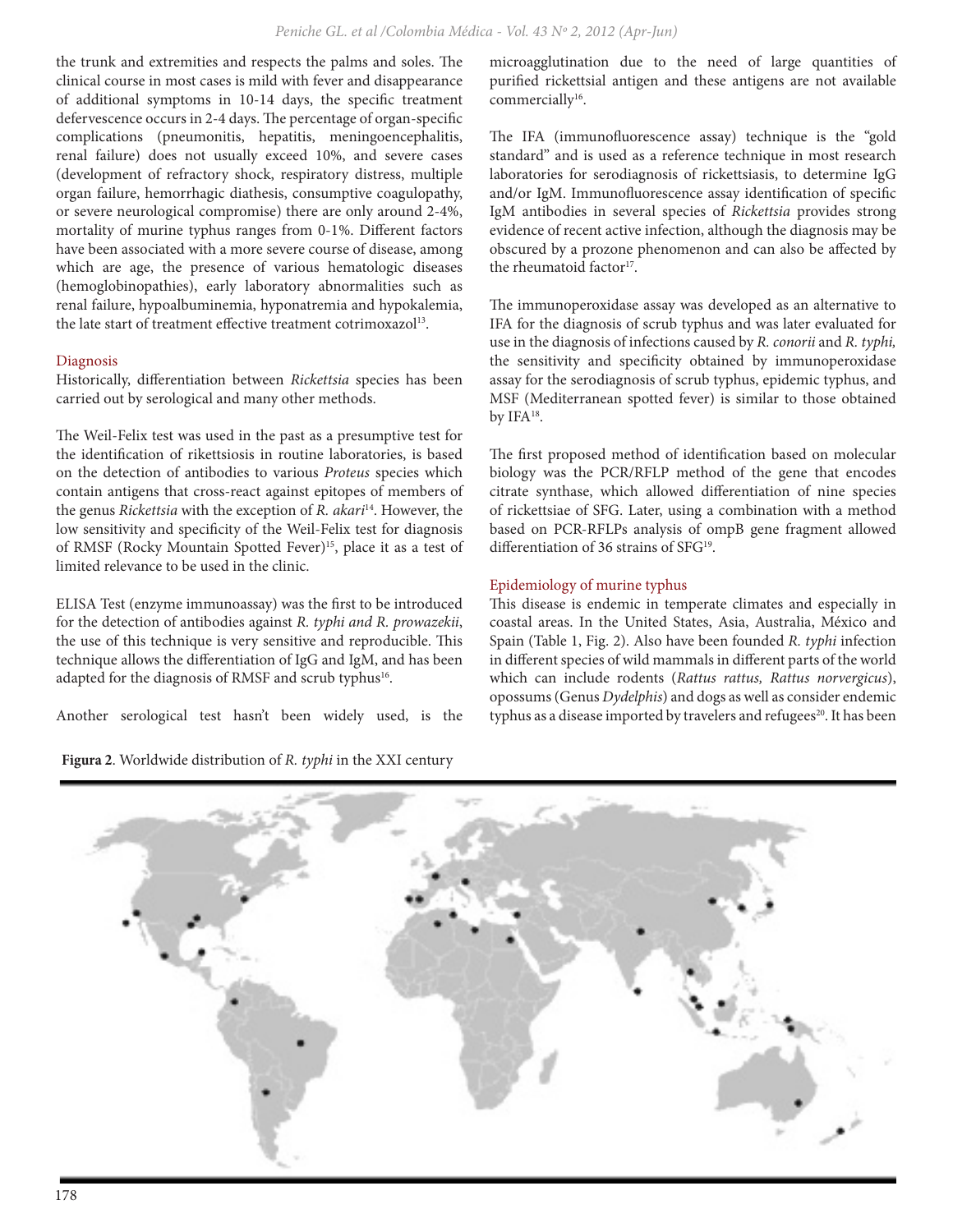shown by studies of incidence of this disease in different countries, which are seasonal, in which the majority of cases occurring in a year is higher during warm weather, while cold weather, infection is very low or almost zero. This disease occurs in all age groups and is relatively common in children. As regards distribution by sex, race and occupation of patient no significant differences, although people living in rural or disadvantaged areas are more prone to infection.

In America, there are records of this disease caused by *Rickettsia typhi* in Mexico since 1928, which, as already mentioned in the introduction, in collaboration with Hermann Mooser, Maximiliano Ruiz Castañeda and Hans Zinsser identify the causative agent of murine typhus or endemic in Mexico<sup>3</sup>. Currently there have been reports of the presence of *Rickettsia typhi* in America in countries like Brazil in 2005, which reports the presence of rickettsial antibodies to *Rickettsia typhi* in a rural community as well as other *Rickettsia* and *Rickettsia rickettsii*, causal agent of Rocky Mountain Spotted Fever<sup>21</sup>; similar study was conducted in Argentina also founding these antibodies in a healthy population of a community rural<sup>22</sup>. The importance about these studies is the presence of *R*. *typhi* in the population which has already been infected possibly being misdiagnosed.

# **Discussion**

*Rickettsia typhi* is a common bacteria all over the world, is preferably in warm climates and coastal areas. His wild vectors and reservoirs are very common in most countries. Murine typhus, the disease caused by this bacterium is related through history with famine and overcrowding, with the rural population more susceptible to infection. Today, in Mexico, the knowledge that we have about this disease is very rare because there have been no reports of this infection in our country since the mid-twentieth century, where in central Mexico which subsequently caused epidemics able to control disease was considered eradicated. It was early 2000 when it was detected in a seroprevalence study in the State of Mexico, the presence of antibodies against *R typhi* and in late 2009 where he reported the first case of *Rickettsia typhi* infection in Yucatan State, Mexico by possibly have been filed or are filing cases of infection by *R. typhi* and ignorance of the disease is not diagnosed correctly. In Mexico, medical school curricula listed as a rickettsial disease which is not present in the country which leads to ignorance of the disease and its confusion with a fever caused by Dengue in most cases. A serious strategy to update the curriculum to include rickettsial infection as a health problem in Mexico and possibly other countries. Also, the needs to identify their presence and life cycle not only in Mexico but in the Americas since principally are tropical regions where they might be other vectors of this rickettsial species which unfortunately to be low-income areas, can be a greater likelihood of infection, since it has the geographic and climatic conditions to dwell this bacterium. This study was conducted with the aim of presenting the most complete information about *R. typhi* and the disease it causes to which the Mexican community and the continent is exposed.

# Conflict of interest

Authors of this manuscript declare that there are any conflict of interest (financial, research, heritage, etc.) in the submitted manuscript.

# **References**

1. Roux V, Raoult D. Phylogenetic analysis of members of the genus *Rickettsia* using the gene encoding the outer-membrane protein rOmpB (ompB). Int J Sys Evol Microbiol. 2000;50: 1449-55.

2. Gillespie J, Williams K, Shukla M, Snyder E, Nordberg E, Ceraul, SM, *et al. Rickettsia* phylogenomics: unwinding the intricacies of obligate intracellular life. PLoS ONE. 2008; 3(4): e2018.

3. Martínez-Mendoza M. Historia del tifo epidémico desde la época prehispánica hasta nuestros días. Sist Nac de Vig Epidemiol. 2005: 22(42): 1-4.

4. Boostrom A, Beier MS, Macaluso JA, Macaluso KR, Sprenger D, Hayes J, *et al*. Geographic association of *Rickettsia felis*-infected opossums with human murine typhus, Texas. Emerg Infect Dis. 2002; 8(6): 549-54.

5. Gikas A, Kokkini S, Tsioutis C, Athenessopoulos D, Balomenaki E, Blasak S, *et al.* Murine typhus in children: clinical and laboratory features from 41 cases in Crete, Greece. Clin Microbiol Infect. 2009; 15(Suppl 2): 211-2.

6. Sorvillo FJ, Gondo B, Emmons R, Ryan P, Waterman SH, Tilzer A, *et al.* A suburban focus of endemic typhus in Los Angeles County: association witch seropositive domestic cats and opossums. Am J Trop Med Hyg. 1993; 48: 269-73.

7. Walker TS. Rickettsial interactions with human endothelial cells *in vitro*: adherence and entry. Infect Immun. 1984; 44: 205-210.

8. Renesto P, Samson L, Ogata H, Azza S, Fourquet P, Gorvel JP, *et al*. Identification of two putative Rickettsial adhesins by proteomic analysis. Res Microbiol. 2006; 157: 605–12.

9. Martinez JJ, Seveau S, Veiga E, Matsuyama S, Cossart P. Ku70, a component of DNA-dependent protein kinase, is a mammalian receptor for *Rickettsia conorii.* Cell. 2005;1 2(3): 1013–23.

10. Chan YG, Cardwell MM, Hermanas TM, Uchiyama T, Martinez JJ. Rickettsial outer-membrane protein B (rOmpB) mediates bacterial invasion through Ku70 in an actin, c-Cbl, clathrin and caveolin 2-dependent manner. Cell Microbiol. 2009; 11: 629–44.

11. Teysseire N, Boudier JA, Raoult D. *Rickettsia conorii* entry into Vero cells. Infect Immun. 1995; 63: 366–74.

12. Walker DH, Feng HM, Popov VL. Rickettsial phospholipase A2 as a pathogenic mechanism in a model of cell injury by typhus and spotted fever group rickettsiae. Am J Trop Med Hyg. 2001; 65(6): 936-42.

13. Bolaños M, Angel A, Pérez J. Tifus endémico (murino). Una enfermedad en la que pensar aquí y ahora. Med Clin. 2004; 122(10): 383-9.

14. Castaneda, M. R, S. Zia. The antigenic relationship between proteus X-19 and typhus rickettsiae. J Exp Med. 1933; 58: 55–62.